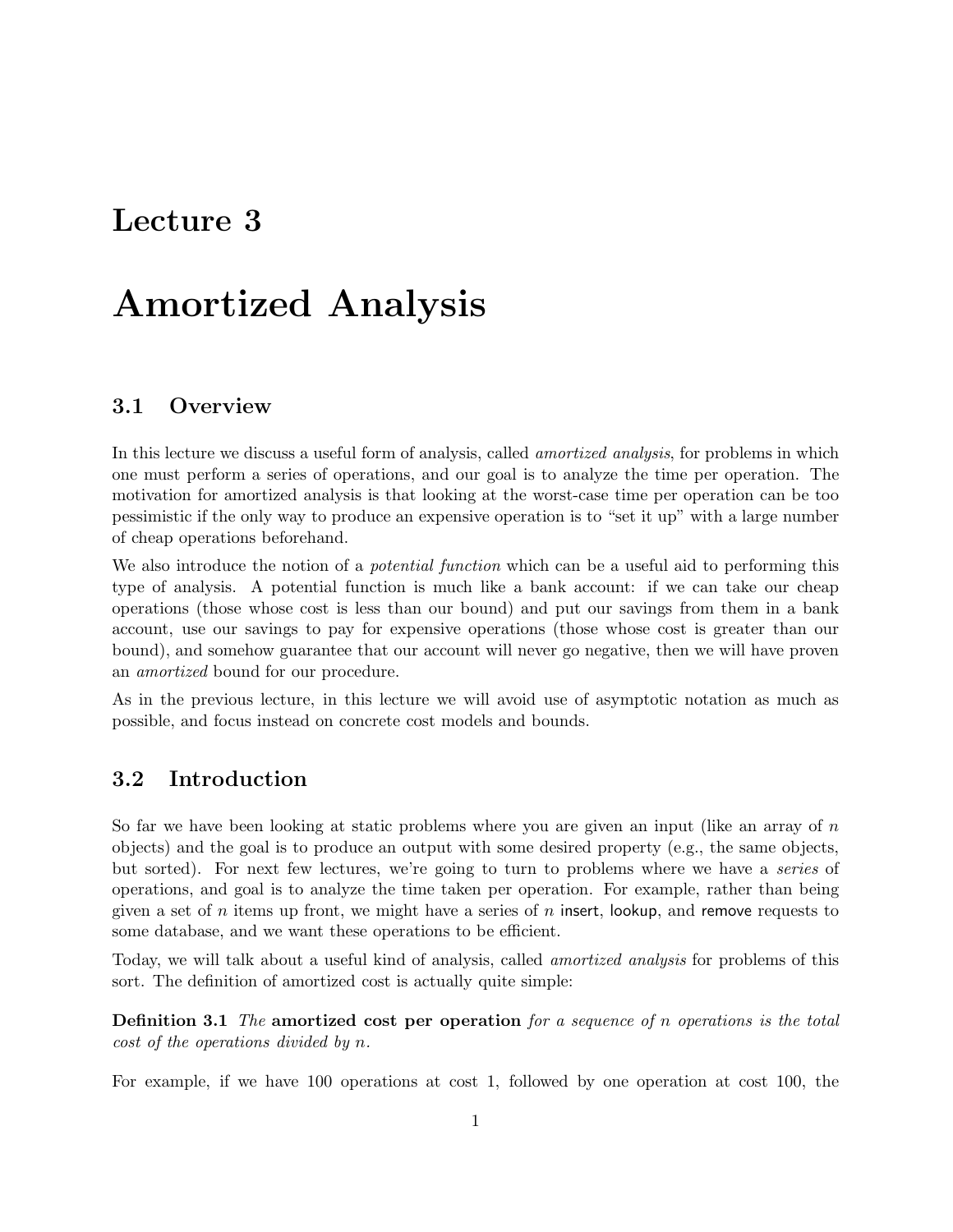amortized cost per operation is  $200/101 < 2$ . The reason for considering amortized cost is that we will be interested in data structures that occasionally can incur a large cost as they perform some kind of rebalancing or improvement of their internal state, but where such operations cannot occur too frequently. In this case, amortized analysis can give a much tighter bound on the true cost of using the data structure than a standard worst-case-per-operation bound. Note that even though the definition of amortized cost is simple, analyzing it will often require some thought. We will illustrate how this can be done through several examples.

#### 3.3 Example  $\#1$ : implementing a stack as an array

Say we want to use an array to implement a stack. We have an array A, with a variable top that points to the top of the stack (so A[top] is the next free cell). This is pretty easy:

• To implement  $push(x)$ , we just need to perform:

```
A[top] = x;top++;
```
• To implement  $x = pop($ , we just need to perform:

```
top--;
x = A[top];
```
(first checking to see if top==0 of course...)

However, what if the array is full and we need to push a new element on? In that case we can allocate a new larger array, copy the old one over, and then go on from there. This is going to be an expensive operation, so a push that requires us to do this is going to cost a lot. But maybe we can "amortize" the cost over the previous cheap operations that got us to this point. So, on average over the sequence of operations, we're not paying too much. To be specific, let us define the following cost model.

Cost model: Let's say that inserting into the array costs 1, taking an element out of the array costs 1, and the cost of resizing the array is the number of elements moved. (Say that all other operations, like incrementing or decrementing "top", are free.)

Question 1: What if when we resize we just increase the size by 1? Is that a good idea?

**Answer 1:** Not really. If our *n* operations consist of *n* pushes then we will incur a total cost  $1+2+3+4+\ldots+n=n(n+1)/2$ . That's an amortized cost of  $(n+1)/2$  per operation.

Question 2: What if we instead decide to double the size of the array when we resize?

Answer 2: This is much better. Now, in any sequence of n operations, the total cost for resizing is  $1+2+4+8+\ldots+2^i$  for some  $2^i < n$  (if all operations are pushes then  $2^i$  will be the largest power of 2 less than n). This sum is at most  $2n - 1$ . Adding in the additional cost of n for inserting/removing, we get a total cost  $\langle 3n, \rangle$  and so our amortized cost per operation is  $\langle 3n, \rangle$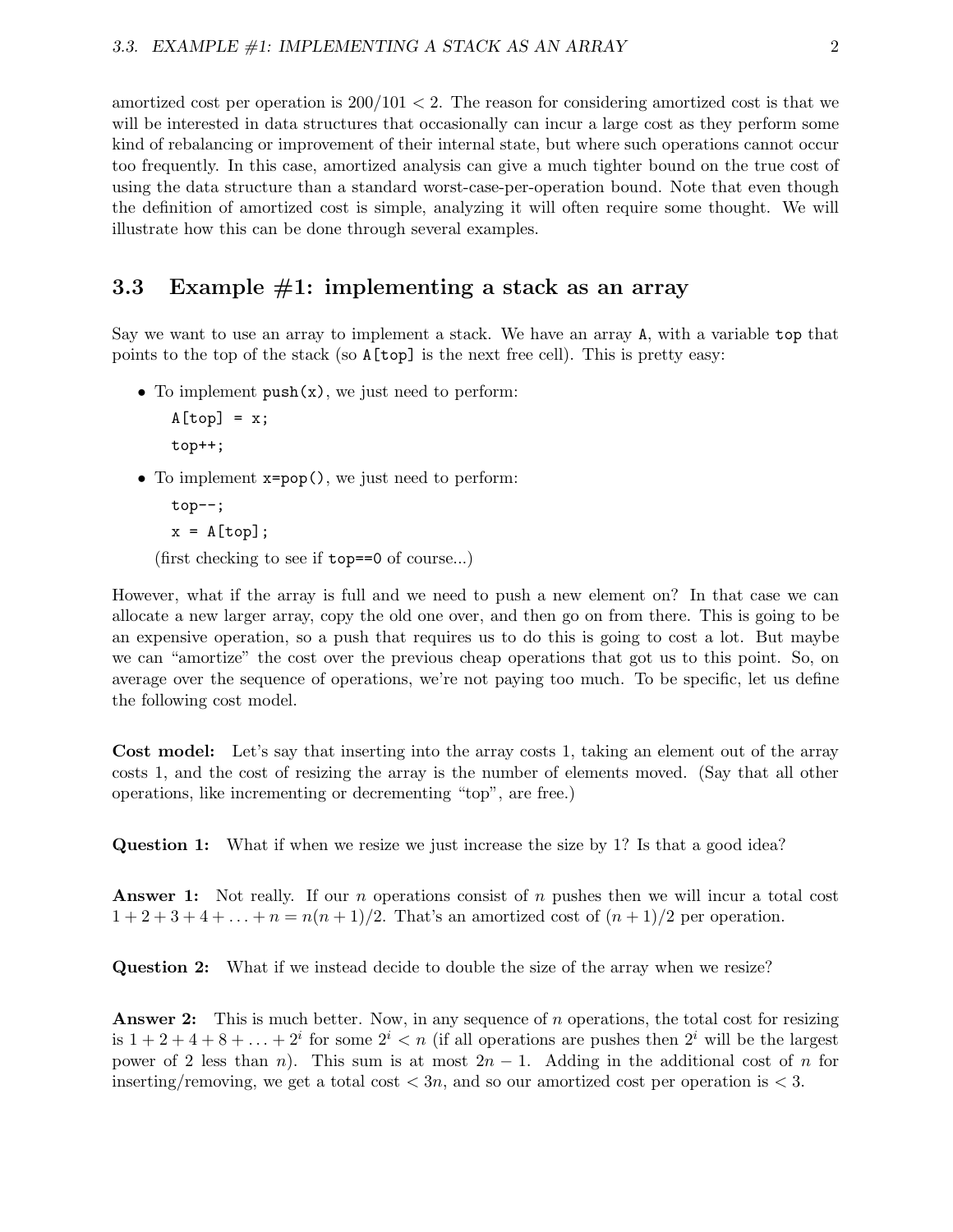#### 3.4 Piggy banks and potential functions

Here is another way to analyze the process of doubling the array in the above example. Say that every time we perform a push operation, we pay \$1 to perform it, and we put \$2 into a piggy bank. So, our out-of-pocket cost per push is \$3. Any time we need to double the array, from size L to  $2L$ , we pay for it using money in the bank. How do we know there will be enough money  $(\$L)$  in the bank to pay for it? The reason is that after the last resizing, there were only  $L/2$  elements in the array and so there must have been at least  $L/2$  new pushes since then contributing \$2 each. So, we can pay for everything by using an out-of-pocket cost of at most \$3 per operation. Putting it another way, by spending \$3 per operation, we were able to pay for all the operations plus possibly still have money left over in the bank. This means our amortized cost is at most 3.<sup>1</sup>

This "piggy bank" method is often very useful for performing amortized analysis. The piggy bank is also called a potential function, since it is like potential energy that you can use later. The potential function is a guarantee on the amount of money in the bank. In the case above, the potential is twice the number of elements in the array after the midpoint. Note that it is very important in this analysis to prove that the bank account doesn't go negative. Otherwise, if the bank account can slowly drift off to negative infinity, the whole proof breaks down.

**Definition 3.2** A potential function is a function of the state of a system, that generally should be non-negative and start at 0, and is used to smooth out analysis of some algorithm or process.

Observation: If the potential is non-negative and starts at 0, and at each step the actual cost of our algorithm plus the change in potential is at most  $c$ , then after  $n$  steps our total cost is at most cn. That is just the same thing we were saying about the piggy bank: our total cost for the n operations is just our total out of pocket cost minus the amount in the bank at the end.

Sometimes one may need in an analysis to "seed" the bank account with some initial positive amount for everything to go through. In that case, the kind of statement one would show is that the total cost for n operations is at most cn plus the initial seed amount.

Recap: The motivation for amortized analysis is that a worst-case-per-operation analysis can give overly pessimistic bound if the only way of having an expensive operation is to have a lot of cheap ones before it. Note that this is different from our usual notion of "average case analysis": we are not making any assumptions about the inputs being chosen at random, we are just averaging over time.

#### 3.5 Example  $#2$ : a binary counter

Imagine we want to store a big binary counter in an array A. All the entries start at 0 and at each step we will be simply incrementing the counter. Let's say our cost model is: whenever we increment the counter, we pay \$1 for every bit we need to flip. (So, think of the counter as an

<sup>&</sup>lt;sup>1</sup>In fact, if you think about it, we can pay for pop operations using money from the bank too, and even have \$1 left over. So as a more refined analysis, our amortized cost is \$3 per push and \$−1 per successful pop (a pop from a nonempty stack).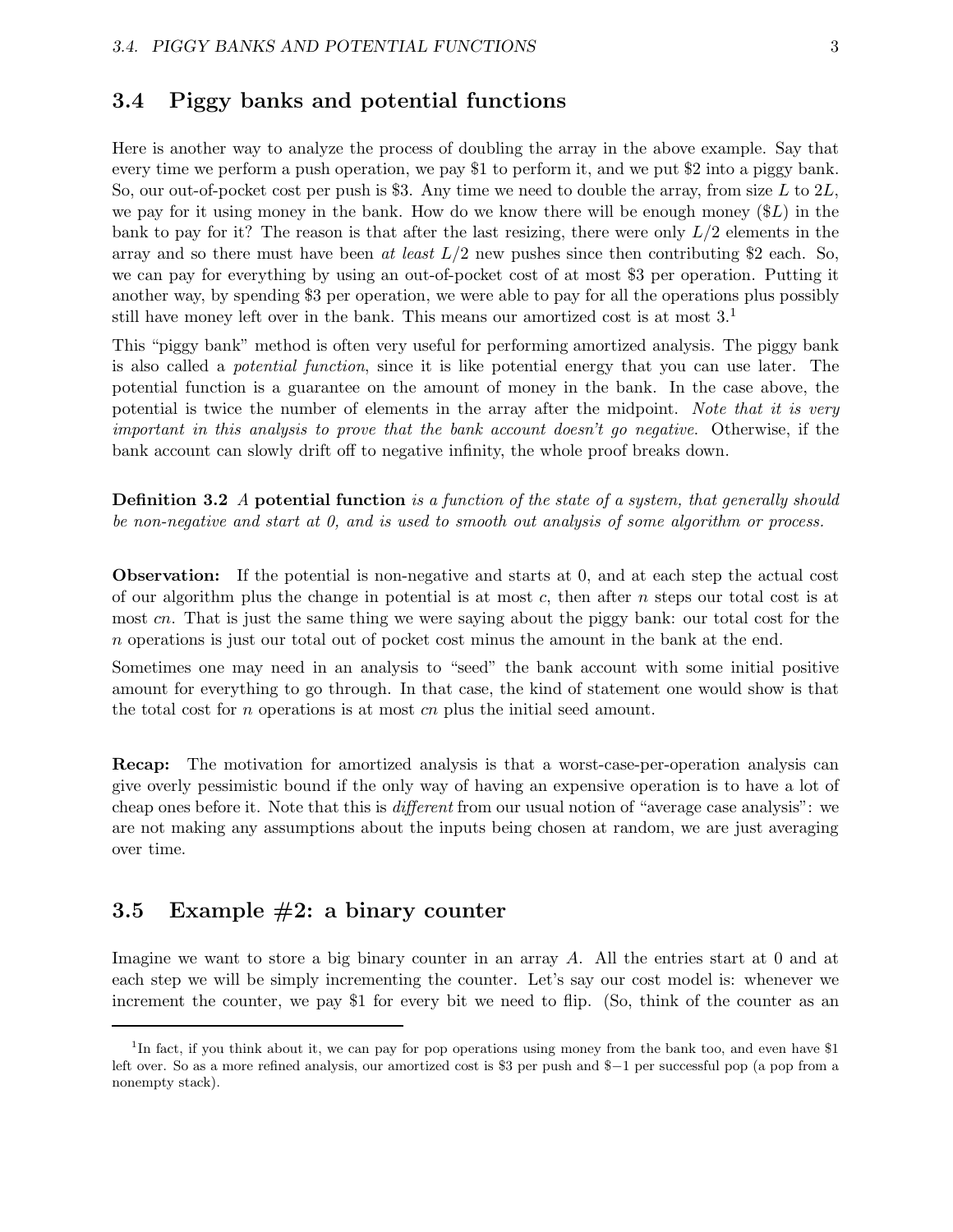| cost | A[O] | A[1]        | A[2]        | A[3]        | $\cdots$ | $A[m-1]$    | A[m]        |
|------|------|-------------|-------------|-------------|----------|-------------|-------------|
|      | 0    | 0           | 0           | 0           | .        | 0           | 0           |
| \$1  |      |             |             |             |          |             |             |
|      | 1    | $\mathbf 0$ | $\mathbf 0$ | 0           | .        | $\mathbf 0$ | $\mathbf 0$ |
| \$2  |      |             |             |             |          |             |             |
|      | 0    | 1           | $\mathbf 0$ | $\mathbf 0$ | .        | $\mathbf 0$ | 0           |
| \$1  | 1    | 1           | $\mathbf 0$ | 0           |          | 0           | $\mathbf 0$ |
| \$3  |      |             |             |             | .        |             |             |
|      | 0    | $\mathbf 0$ | 1           | 0           | .        | 0           | $\mathbf 0$ |
| \$1  |      |             |             |             |          |             |             |
|      | 1    | $\mathbf 0$ | 1           | 0           | .        | 0           | $\mathbf 0$ |
| \$2  |      |             |             |             |          |             |             |

array of heavy stone tablets, each with a "0" on one side and a "1" on the other.) For instance, here is a trace of the first few operations and their cost:

In a sequence of n increments, the worst-case cost per increment is  $O(\log n)$ , since at worst we flip  $\lg(n) + 1$  bits. But, what is our *amortized* cost per increment? The answer is it is at most 2. Here are two proofs.

**Proof 1:** Every time you flip  $0 \rightarrow 1$ , pay the actual cost of \$1, plus put \$1 into a piggy bank. So the total amount spent is \$2. In fact, think of each bit as having its own bank (so when you turn the stone tablet from 0 to 1, you put a \$1 coin on top of it). Now, every time you flip a  $1 \rightarrow 0$ , use the money in the bank (or on top of the tablet) to pay for the flip. Clearly, by design, our bank account cannot go negative. The key point now is that even though different increments can have different numbers of  $1 \rightarrow 0$  flips, each increment has exactly one  $0 \rightarrow 1$  flip. So, we just pay \$2 (amortized) per increment.

Equivalently, what we are doing in this proof is using a potential function that is equal to the number of 1-bits in the current count. Notice how the bank-account/potential-function allows us to smooth out our payments, making the cost easier to analyze.

**Proof 2:** Here is another way to analyze the amortized cost. First, how often do we flip  $A[0]$ ? Answer: every time. How often do we flip A[1]? Answer: every other time. How often do we flip  $A[2]$ ? Answer: every 4th time, and so on. So, the total cost spent on flipping  $A[0]$  is n, the total cost spent flipping  $A[1]$  is at most  $n/2$ , the total cost flipping  $A[2]$  is at most  $n/4$ , etc. Summing these up, the total cost spent flipping all the positions in our n increments is at most  $2n$ .

## 3.6 Example #3: What if it costs us  $2^k$  to flip the kth bit?

Imagine a version of the counter we just discussed in which it costs  $2^k$  to flip the bit A[k]. (Suspend disbelief for now — we'll see shortly why this is interesting to consider). Now, in a sequence of n increments, a single increment could cost as much as n (actually  $2n - 1$ ), but the claim is the amortized cost is only  $O(\log n)$  per increment. This is probably easiest to see by the method of "Proof 2" above:  $A[0]$  gets flipped every time for cost of \$1 each (a total of \$n).  $A[1]$  gets flipped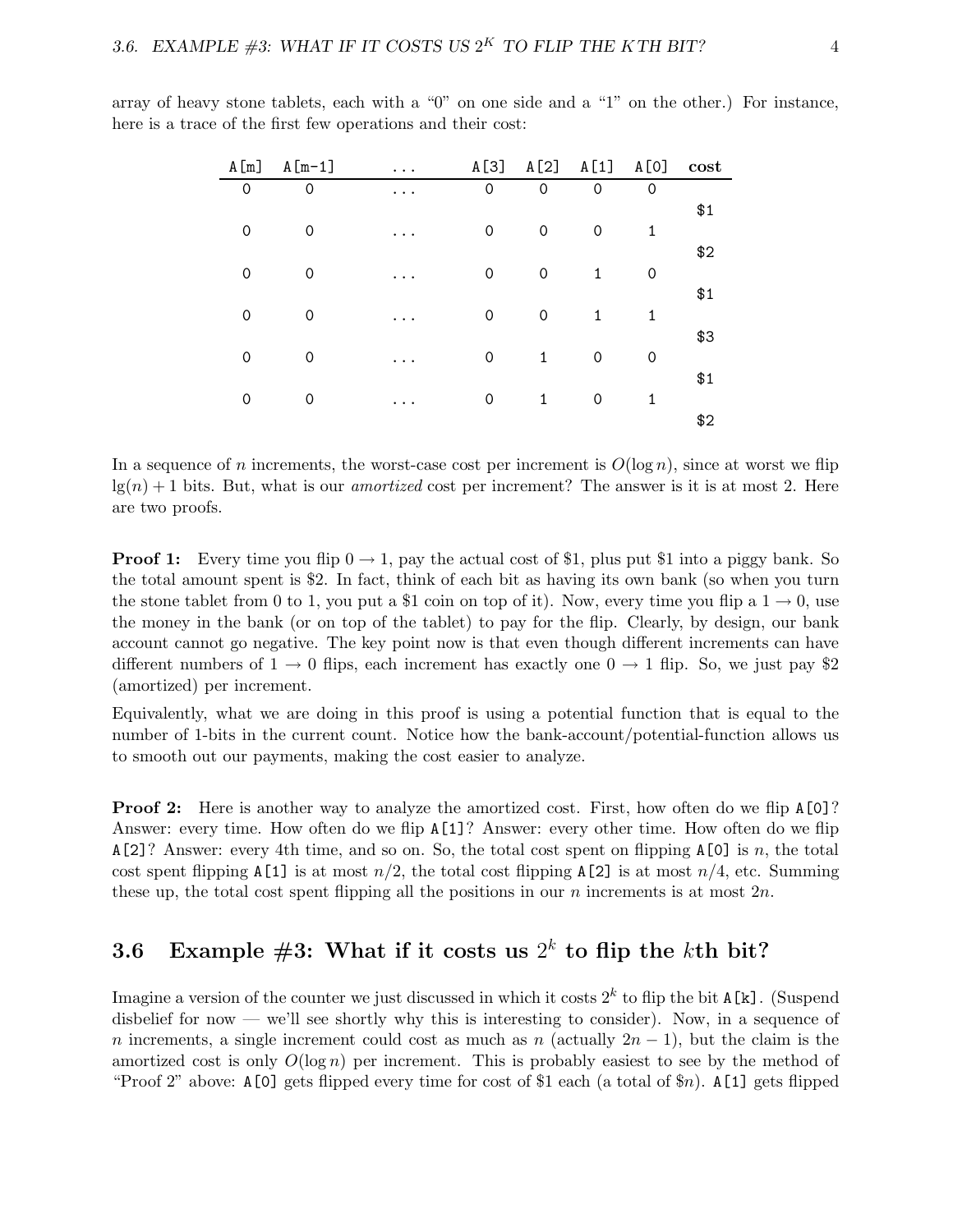every other time for cost of \$2 each (a total of at most  $n$ ). A[2] gets flipped every 4th time for cost of \$4 each (again, a total of at most  $\Omega$ ), and so on up to A[ $\left|\lg n\right|$ ] which gets flipped once for a cost at most  $n$ . So, the total cost is at most  $n(\lg n + 1)$ , which is  $O(\log n)$  amortized per increment.

#### 3.7 Example #4: A simple amortized dictionary data structure

One of the most common classes of data structures are the "dictionary" data structures that support fast insert and lookup operations into a set of items. In the next lecture we will look at balanced-tree data structures for this problem in which both inserts and lookups can be done with cost only  $O(\log n)$  each. Note that a sorted array is good for lookups (binary search takes time only  $O(\log n)$  but bad for inserts (they can take linear time), and a linked list is good for inserts (can do them in constant time) but bad for lookups (they can take linear time). Here is a method that is very simple and *almost* as good as the ones in the next lecture. This method has  $O(\log^2 n)$ search time and  $O(\log n)$  amortized cost per insert.

The idea of this data structure is as follows. We will have a collection of arrays, where array i has size  $2^i$ . Each array is either empty or full, and each is in sorted order. However, there will be no relationship between the items in different arrays. The issue of which arrays are full and which are empty is based on the binary representation of the number of items we are storing. For example, if we had 11 items (where  $11 = 1 + 2 + 8$ ), then the arrays of size 1, 2, and 8 would be full and the rest empty, and the data structure might look like this:

> A0: [5] A1: [4,8] A2: empty A3: [2, 6, 9, 12, 13, 16, 20, 25]

To perform a lookup, we just do binary search in each occupied array. In the worst case, this takes time  $O(\log(n) + \log(n/2) + \log(n/4) + \ldots + 1) = O(\log^2 n)$ .

What about inserts? We'll do this like mergesort. To insert the number 10, we first create an array of size 1 that just has this single number in it. We now look to see if A0 is empty. If so we make this be A0. If not (like in the above example) we merge our array with A0 to create a new array (which in the above case would now be [5, 10]) and look to see if A1 is empty. If A1 is empty, we make this be A1. If not (like in the above example) we merge this with A1 to create a new array and check to see if A2 is empty, and so on. So, inserting 10 in the example above, we now have:

> A0: empty A1: empty A2: [4, 5, 8, 10] A3: [2, 6, 9, 12, 13, 16, 20, 25]

Cost model: To be clear about costs, let's say that creating the initial array of size 1 costs 1, and merging two arrays of size  $m$  costs  $2m$  (remember, merging sorted arrays can be done in linear time). So, the above insert had cost  $1 + 2 + 4$ .